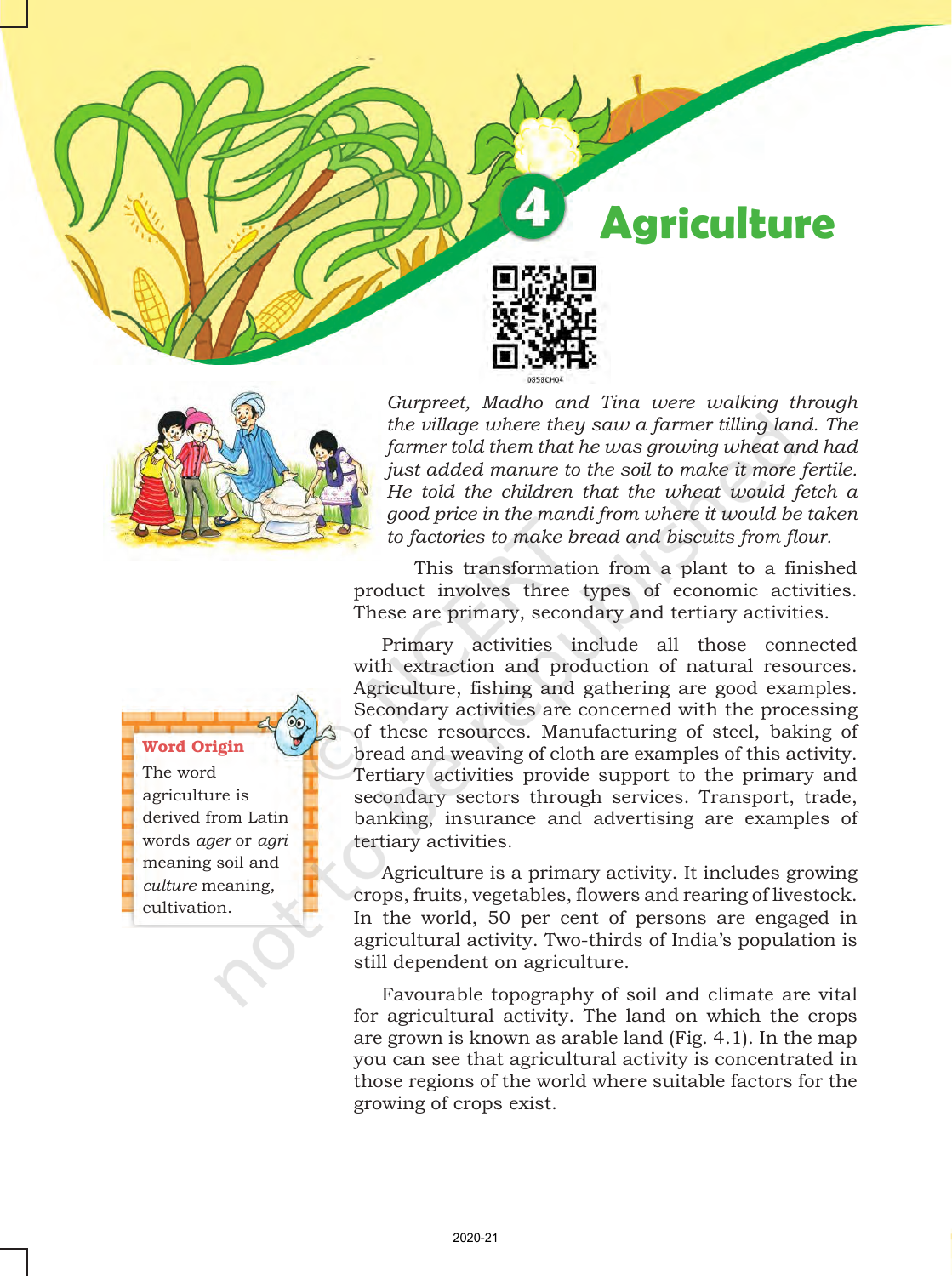

*Fig. 4.1: World Distribution of Arable Land*



# **FARM SYSTEM**

Agriculture or farming can be looked at as a system. The important inputs are seeds, fertilisers, machinery and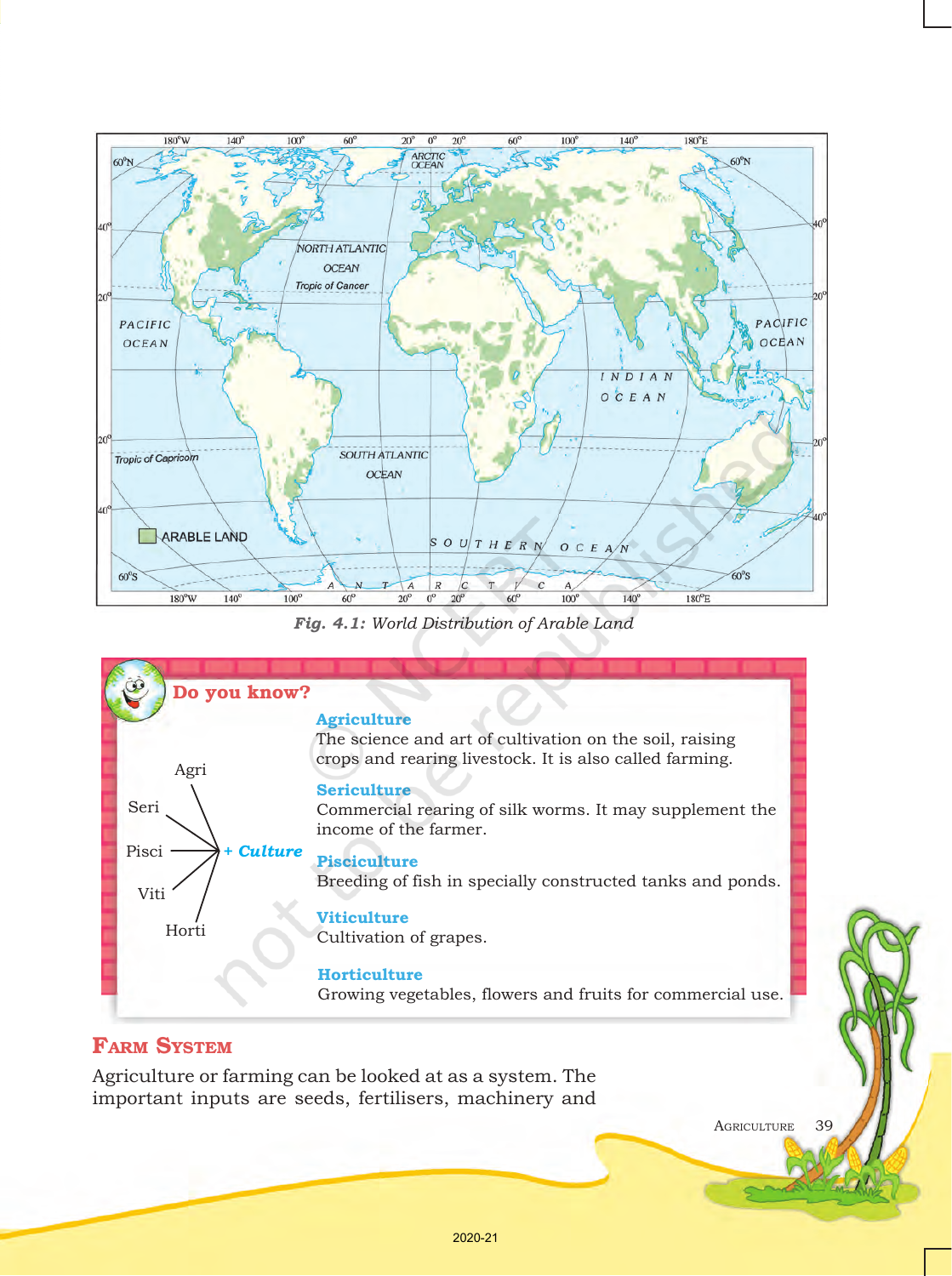

*Fig 4.2: The farm system of an arable farm Fig 4.3: Physical and human farm inputs*

labour. Some of the operations involved are ploughing, sowing, irrigation, weeding and harvesting. The outputs from the system include crops, wool, dairy and poultry products.

# Types Of Farming

Farming is practised in various ways across the world. Depending upon the geographical conditions, demand of produce, labour and level of technology, farming can be classified into two main types. These are **subsistence farming** and **commercial farming**.

# Subsistence Farming

This type of farming is practised to meet the needs of the farmer's family. Traditionally, low levels of technology and household labour are used to produce on small output. Subsistence farming can be further classified as intensive subsistence and primitive subsistence farming.

In **intensive subsistence agriculture** the farmer cultivates a small plot of land using simple tools and more labour. Climate with large number of days with sunshine and fertile soils permit growing of more than one crop annually on the same plot. Rice is the main crop. Other crops include wheat, maize, pulses and oilseeds. Intensive subsistence agriculture is prevalent in the thickly populated areas of the monsoon regions of south, southeast and east Asia.

40 Resources and Development

Interesting Fact **Organic Farming** In this type of farming, organic manure and natural pesticides are used instead of chemicals. No genetic modification is done to increase the yield of the

crop.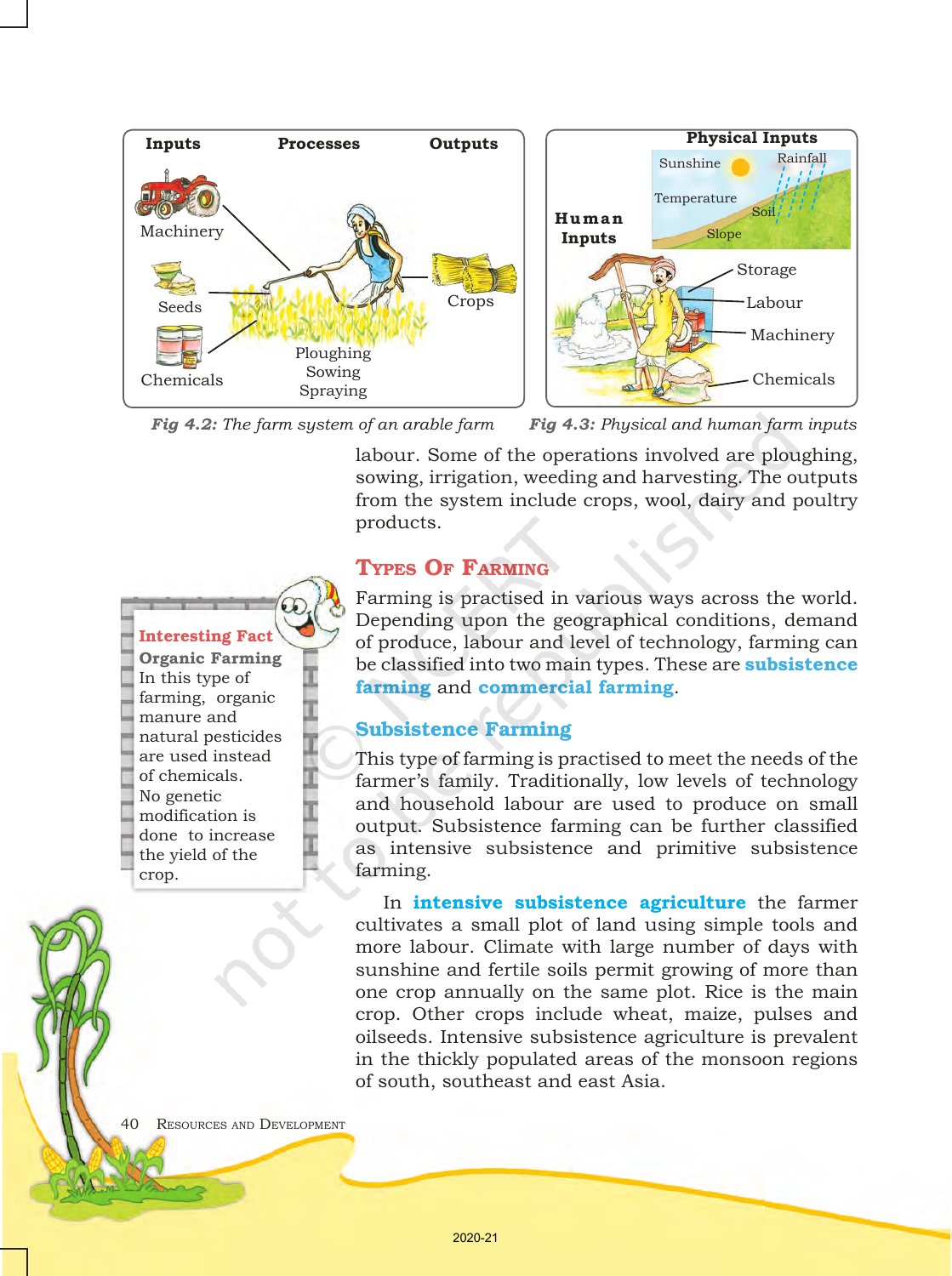**Primitive subsistence agriculture** includes shifting cultivation and nomadic herding.

**Shifting cultivation** is practised in the thickly forested areas of Amazon basin, tropical Africa, parts of southeast Asia and Northeast India. These are the areas of heavy rainfall and quick regeneration of vegetation. A plot of land is cleared by felling the trees and burning them. The ashes are then mixed with the soil and crops like maize, yam, potatoes and cassava are grown. After the soil loses its fertility, the land is abandoned and the cultivator moves to a new plot. Shifting cultivation is also known as 'slash and burn' agriculture.

**Nomadic herding** is practised in the semi-arid and arid regions of Sahara, Central Asia and some

parts of India, like Rajasthan and Jammu and Kashmir. In this type of farming, herdsmen move from place to place with their animals for fodder and water, along defined routes. This type of movement arises in response to climatic constraints and terrain. Sheep, camel, yak and goats are most commonly reared. They provide milk, meat, wool, hides and other products to the herders and their families.

## Commercial Farming

In commercial farming crops are grown and animals are reared for sale in market. The area cultivated and the amount of capital used is large. Most of the work is done by machines. Commercial farming includes commercial grain farming, mixed farming and plantation agriculture (Fig 4.5).

In *commercial grain farming* crops are grown for commercial purpose. Wheat and maize are common commercially grown grains. Major areas where commercial grain farming is pracised are temperate grasslands of North America, Europe and Asia. These areas are sparsely populated with large farms spreading over hundreds of hectares. Severe winters restrict the growing season and only a single crop can be grown.

In **mixed farming** the land is used for growing food and fodder crops and rearing livestock.





*Fig 4.4: Nomadic Herders with their camels*



*Fig 4.5: A Sugarcane plantation*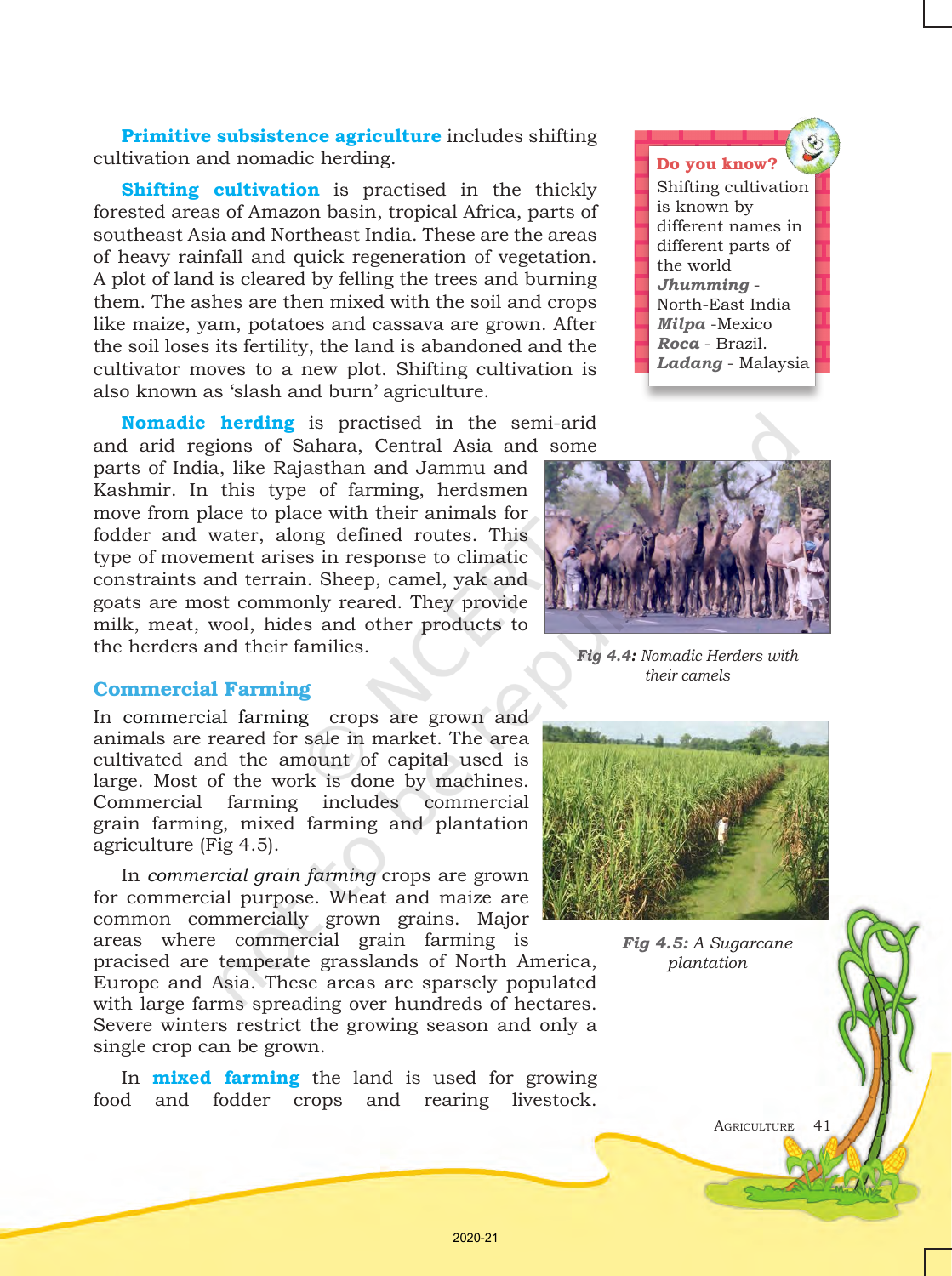It is practised in Europe, eastern USA, Argentina, southeast Australia, New Zealand and South Africa.



*Fig 4.6 : A Banana Plantation*



*Fig 4.7: Rice Cultivation*



*Fig 4.8: Wheat Harvesting*



*Fig 4.9: Bajra Cultivation*

42 RESOURCES AND DEVELOPMENT

**Plantations** are a type of commercial farming where single crop of tea, coffee, sugarcane, cashew, rubber, banana or cotton are grown. Large amount of labour and capital are required. The produce may be processed on the farm itself or in nearby factories. The development of a transport network is thus essential for such farming.

Major plantations are found in the tropical regions of the world. Rubber in Malaysia, coffee in Brazil, tea in India and Sri Lanka are some examples.

# Major Crops

A large variety of crops are grown to meet the requirement of the growing population. Crops also supply raw materials for agro based industries. Major food crops are wheat, rice, maize and millets. Jute and cotton are fibre crops. Important beverage crops are tea and coffee.

*Rice:* Rice is the major food crop of the world. It is the staple diet of the tropical and sub-tropical regions. Rice needs high temperature, high humidity and rainfall. It grows best in alluvial clayey soil, which can retain water. China leads in the production of rice followed by India, Japan, Sri Lanka and Egypt. In favourable climatic conditions as in West Bengal and Bangladesh two to three crops are grown in a year.

*Wheat:* Wheat requires moderate temperature and rainfall during growing season and bright sunshine at the time of harvest. It thrives best in well drained loamy soil. Wheat is grown extensively in USA, Canada, Argentina, Russia, Ukraine, Australia and India. In India it is grown in winter.

*Millets:* They are also known as coarse grains and can be grown on less fertile and sandy soils. It is a hardy crop that needs low rainfall and high to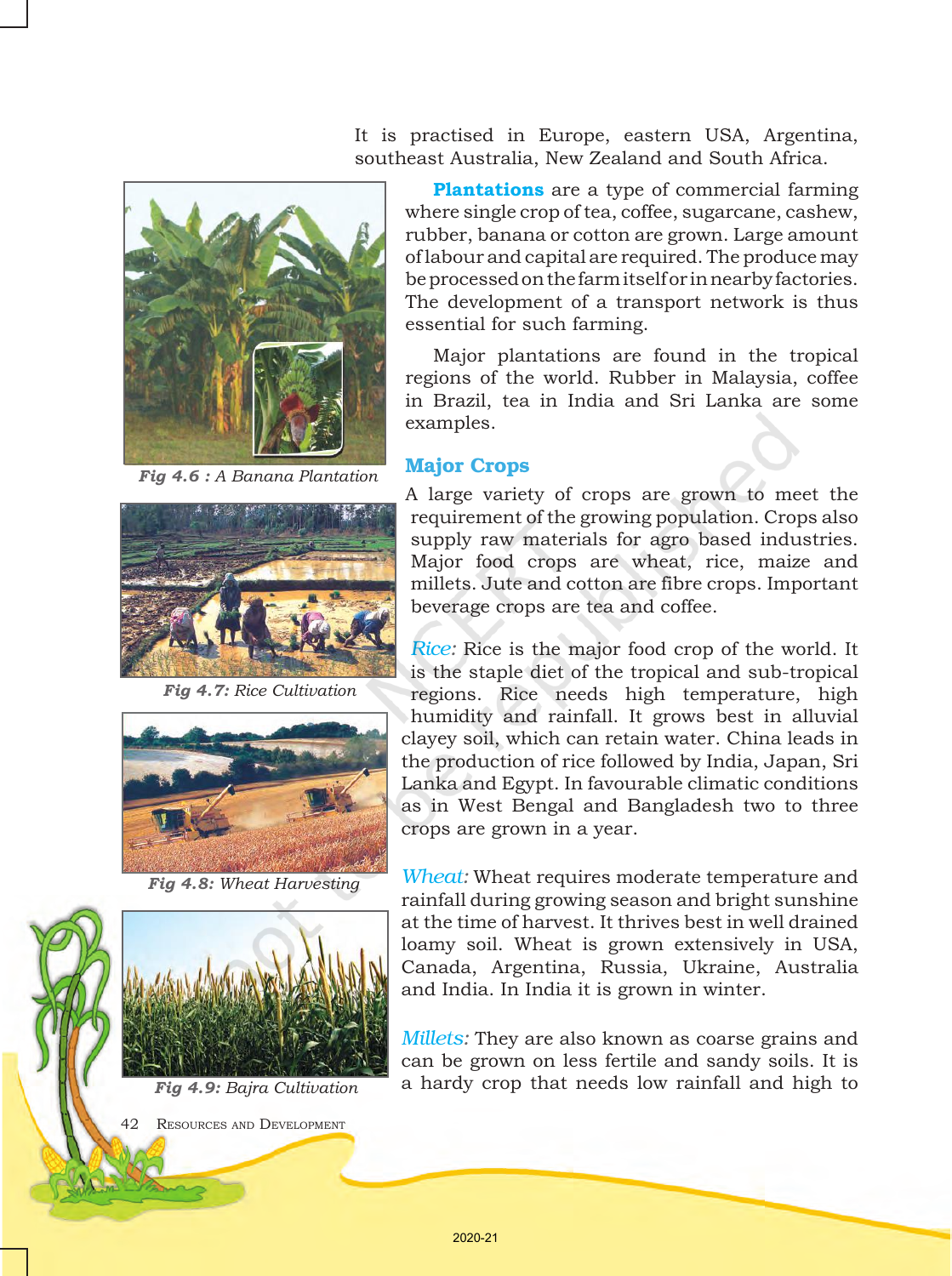moderate temperature and adequate rainfall. Jowar, bajra and ragi are grown in India. Other countries are Nigeria, China and Niger.



*Fig 4.10: Maize Cultivation*



*Fig 4.11: Cotton Cultivation*

*Maize:* Maize requires moderate temperature, rainfall and lots of sunshine. It needs well-drained fertile soils. Maize is grown in North America, Brazil, China, Russia, Canada, India, and Mexico.

*Cotton:* Cotton requires high temperature, light rainfall, two hundred and ten frost-free days and bright sunshine for its growth. It grows best on black and alluvial soils. China, USA, India,

Pakistan, Brazil and Egypt are the leading producers of cotton. It is one of the main raw materials for the cotton textile industry.

*Jute:* Jute was also known as the 'Golden Fibre'. It grows well on alluvial soil and requires high temperature, heavy rainfall and humid climate. This crop is grown in



Fig 4.12: Coffee Plantation Columbia and India.

the tropical areas. India and Bangladesh are the leading producers of jute.

*Coffee:* Coffee requires warm and wet climate and welldrained loamy soil. Hill slopes are more suitable for growth of this crop. Brazil is the leading producer followed by

*Tea:* Tea is a beverage crop grown on plantations. This requires cool climate and well distributed high rainfall throughout the year for the growth of its tender leaves.

Do you know? Maize is also know as corn. Various colourful varieties of maize are found across the world.



### Interesting Fact

**Who discovered the Coffee Plant?** There are different versions about the discovery of coffee. In about AD 850, Kaldi, an Arab goat-herder, who was puzzled by the queer antics of his flock, tasted the berries of the evergreen bush on which the goats were feeding. On experiencing a sense of exhilaration, he proclaimed his discovery to the world.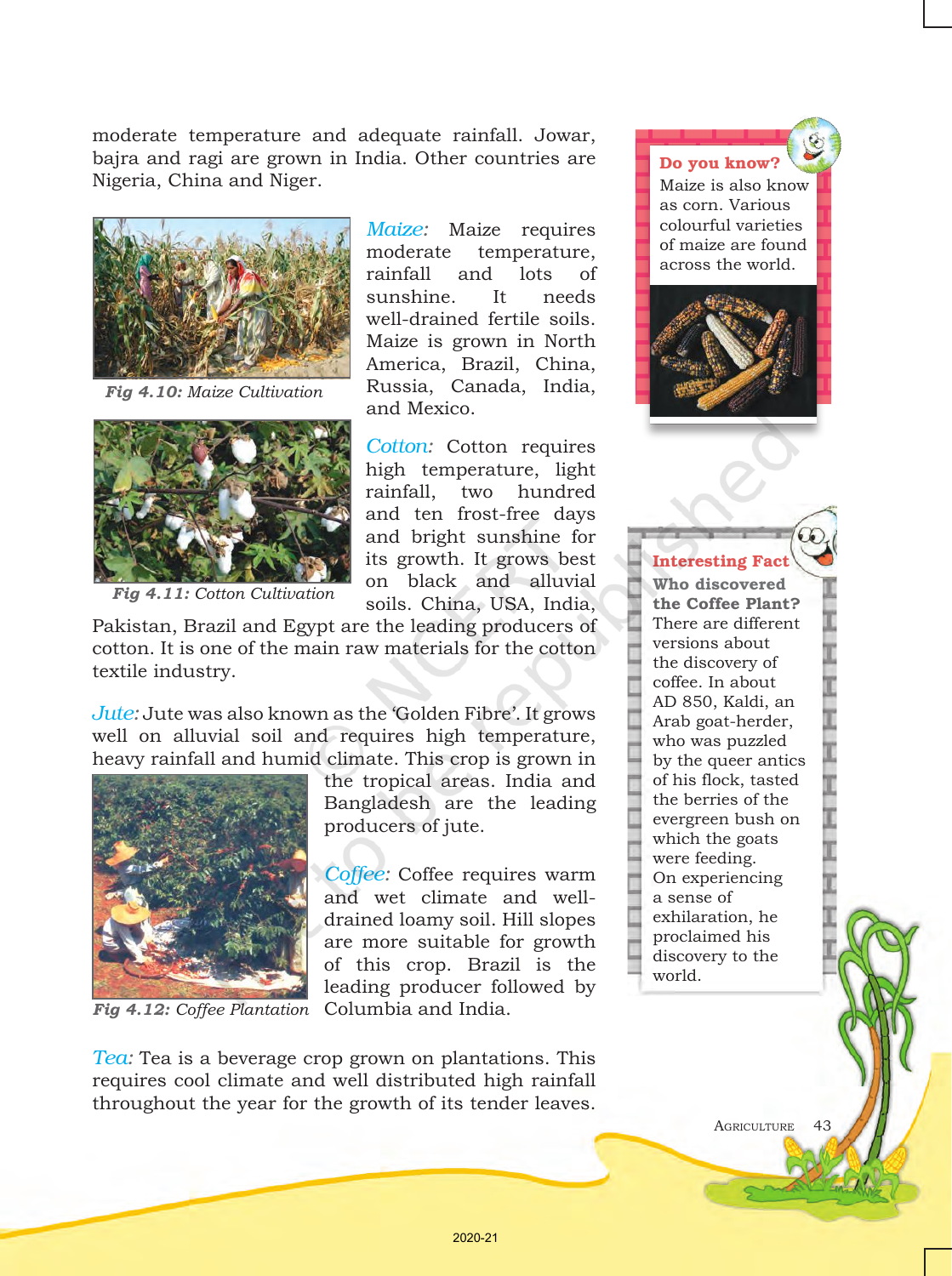

*Fig 4.13: Tea Plantation* 

### Do you know?

Food security exists when all people, at all times, have access to sufficient, safe and nutritious food to meet their dietary needs and food preferences for an active and healthy life.

It needs well-drained loamy soils and gentle slopes. Labour in large number is required to pick the leaves. Kenya, India, China, Sri Lanka produce the best quality tea in the world.

## AGRICULTURAL DEVELOPMENT

Agricultural Development refers to efforts made to increase farm production in order to meet the growing demand of increasing

population. This can be achieved in many ways such as increasing the cropped area, the number of crops grown, improving irrigation facilities, use of fertilisers and high yielding variety of seeds. Mechanisation of agriculture is also another aspect of agricultural development. The ultimate aim of agricultural development is to increase food security.

Agriculture has developed at different places in different parts of the world. Developing countries with large populations usually practise intensive agriculture where crops are grown on small holdings mostly for subsistence. Larger holdings are more suitable for commercial agriculture as in USA, Canada and Australia. With the help of two case studies of farms — one from India and the other from the USA, let us understand about agriculture in the developing and a developed country.

### A Farm in India

There is a small village Adilabad in Ghazipur district of Uttar Pradesh. Munna Lal is a small farmer in this village who has farmland of about 1.5 hectares. His house is in the main village. He purchases high yielding varieties of

seeds from the market every alternate year. The land is fertile and he grows atleast two crops in a year which are normally wheat or rice and pulses. The farmer takes advice of his friends and elders as well as government agricultural officers regarding farming practices. He takes a tractor on rent for ploughing his field, though some of his friends still use traditional method of using bullocks for ploughing. There is a tubewell in the nearby field which he takes on rent to irrigate his field.



*Fig 4.14: Farmers ploughing a field*

RESOURCES AND DEVELOPMENT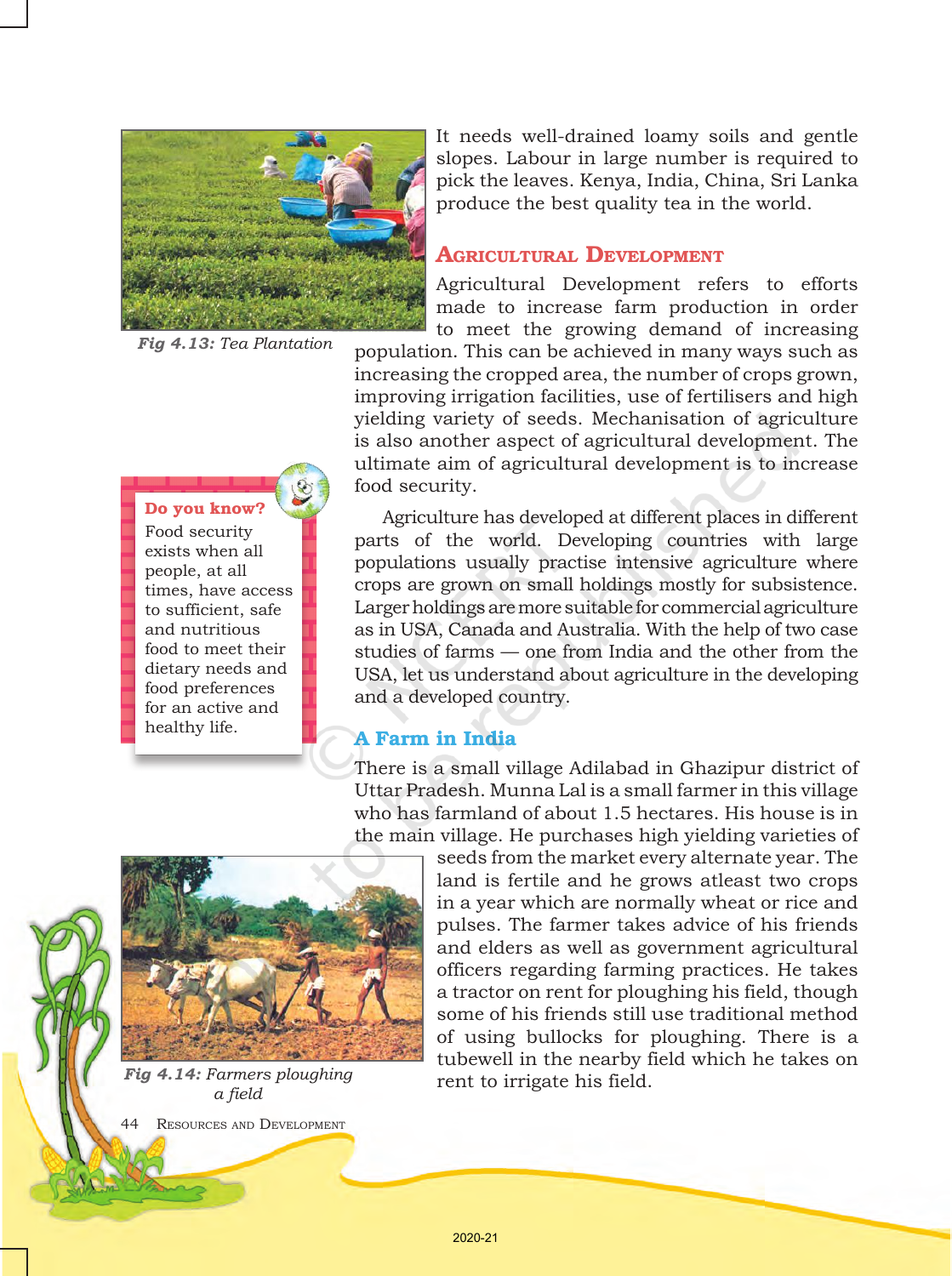Munna Lal also has two buffaloes and few hens. He sells milk in the cooperative store located in the nearby town. He is a member of the co-operative society which also advises him on the type of fodder for his animals, safety measures to protect the health of the livestock and artificial insemination.

All the members of the family help him in various farm activities. Sometimes, he takes credit from a bank or the agricultural co-operative society to buy HYV seeds and implements.

He sells his produce in the *mandi* located in the nearby town. Since majority of the farmers do not have lack storage facilities, they are forced to sell the produce even when the market is not favourable to them. In recent years, the government has taken some steps to develop storage facilites.



*Fig 4.15: An Agricultural Field in India*

# A Farm in the USA

The average size of a farm in the USA is much larger than that of an Indian farm. A typical farm size in the USA is about 250 hectares. The farmer generally resides in the farm. Some of the major crops grown are corn, soyabean, wheat, cotton and sugarbeet. Joe Horan, a farmer in the Midwest USA, in Iowa State owns about 300 hectares of land. He grows corn on his field after making sure that soil and water resources meet the needs

of this crop. Adequate measures are taken to control pests that can damage the crop. From time to time he sends the soil samples to a soil testing laboratory



to check whether the nutrients are sufficient or not. The results help Joe Horan to plan a scientific fertiliser programme. His computer is linked to the satellite which gives him a precise picture of his field. This helps him to use chemical fertilisers *Fig 4.17: Spray of Pesticides*



*Fig 4.16: A Farm in the USA*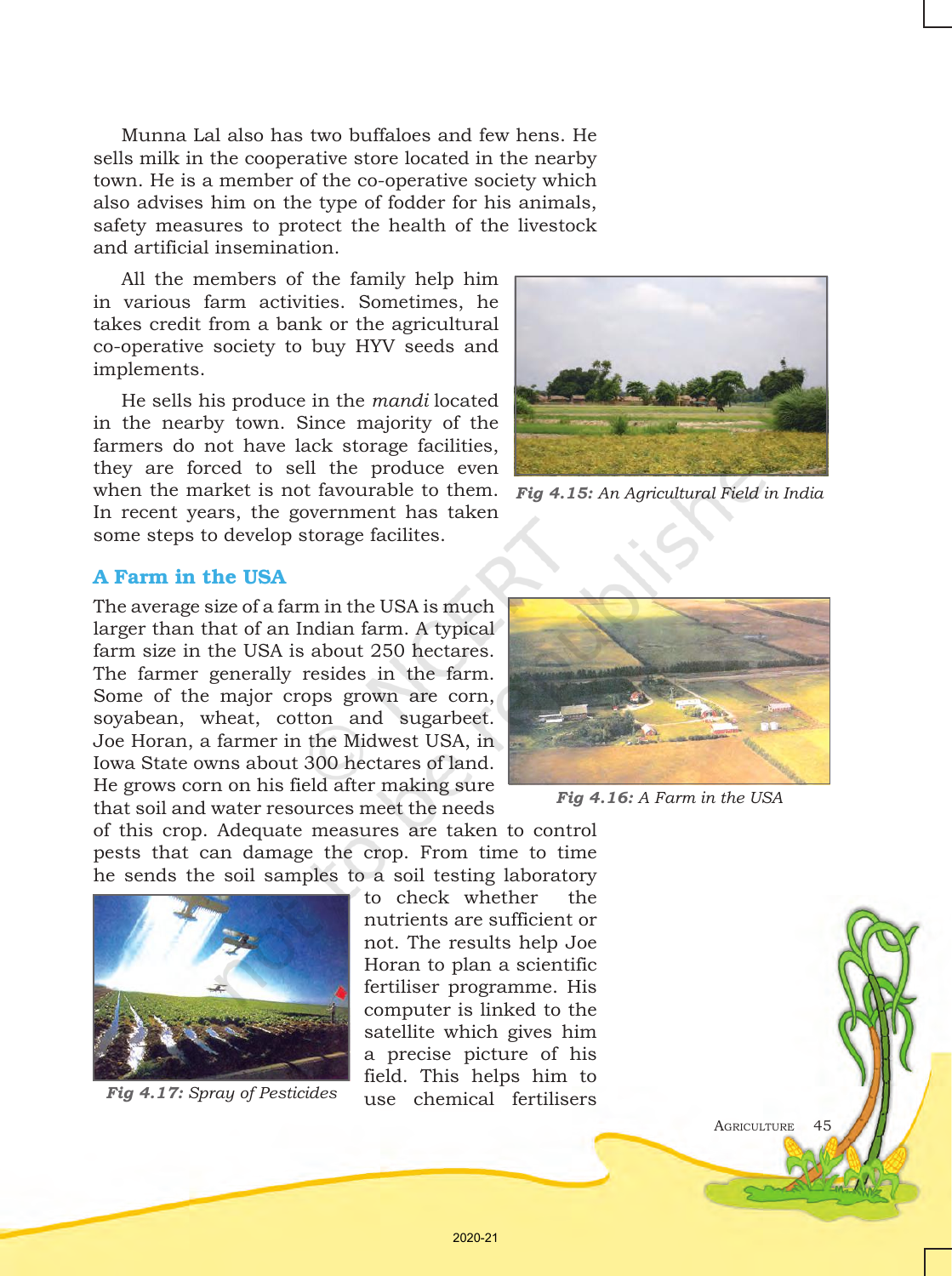

*Fig 4.18: Mechanised Harvesting in the USA*

and pesticides wherever they are required. He uses tractors, seed drills, leveller, combined harvester and thresher to perform various agricultural operations. A grains are stored in the automated grain storage or despatched to market agencies. The farmer in USA works like a businessman and not like a peasant farmer.

# **Exercises**

#### **1. Answer the following questions.**

- (i) What is agriculture?
- (ii) Name the factors influencing agriculture?
- (iii) What is shifting cultivation? What are its disadvantages?
- (iv) What is plantation agriculture?
- (v) Name the fibre crops and name the climatic conditions required for their growth.

. .

### **2. Tick the correct answer.**

- (i) Horticulture means
	- (a) growing of fruits and vegetables (b) primitive farming (c) growing of wheat
- (ii) Golden fibre refers to (a) tea (b) cotton (c) jute
- (iii) Leading producers of coffee (a) Brazil (b) India (c) Russia

#### **3. Give reasons.**

- (i) In India agriculture is a primary activity.
- (ii) Different crops are grown in different regions.

#### **4. Distinguish between the followings.**

- (i) Primary activites and tertiary activities
- (ii) Subsistence farming and intenstive farming.

#### **5. Activity**

- (i) Collect seeds of wheat, rice, jowar, bajra, ragi, maize, oilseeds and pulses available in the market. Bring them to the class and find out in which type of soil they grow.
- (ii) Find out the difference between the life style of farmers in the USA and India on the basis of pictures collected from magazines, books, newspapers and the internet.

46 Resources and Development